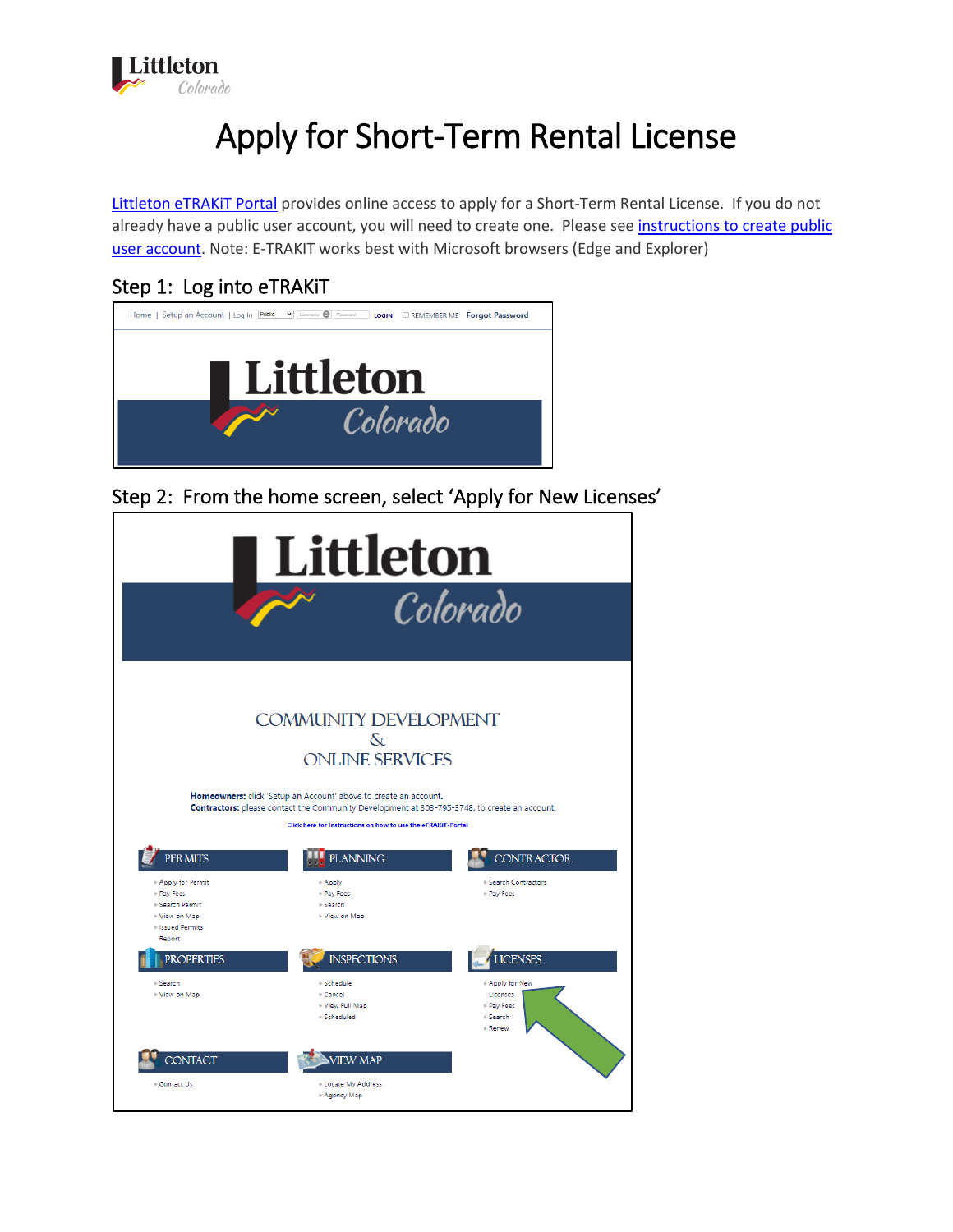

From the Dashboard in the left-hand pane, select 'Apply for New Licenses'



#### Step 3: Select Short-Term Rental as the license Type

| <b>License Application</b> |                                                                           |
|----------------------------|---------------------------------------------------------------------------|
|                            | <b>STEP 1 ENTER LICENSE INFORMATION</b><br>STEP <sub>2</sub>              |
| License Information        |                                                                           |
| <b>Type</b>                |                                                                           |
| <b>Licensee Name</b>       | <b>ARBORIST</b><br><b>RENTAL REGISTRATION</b><br><b>SHORT TERM RENTAL</b> |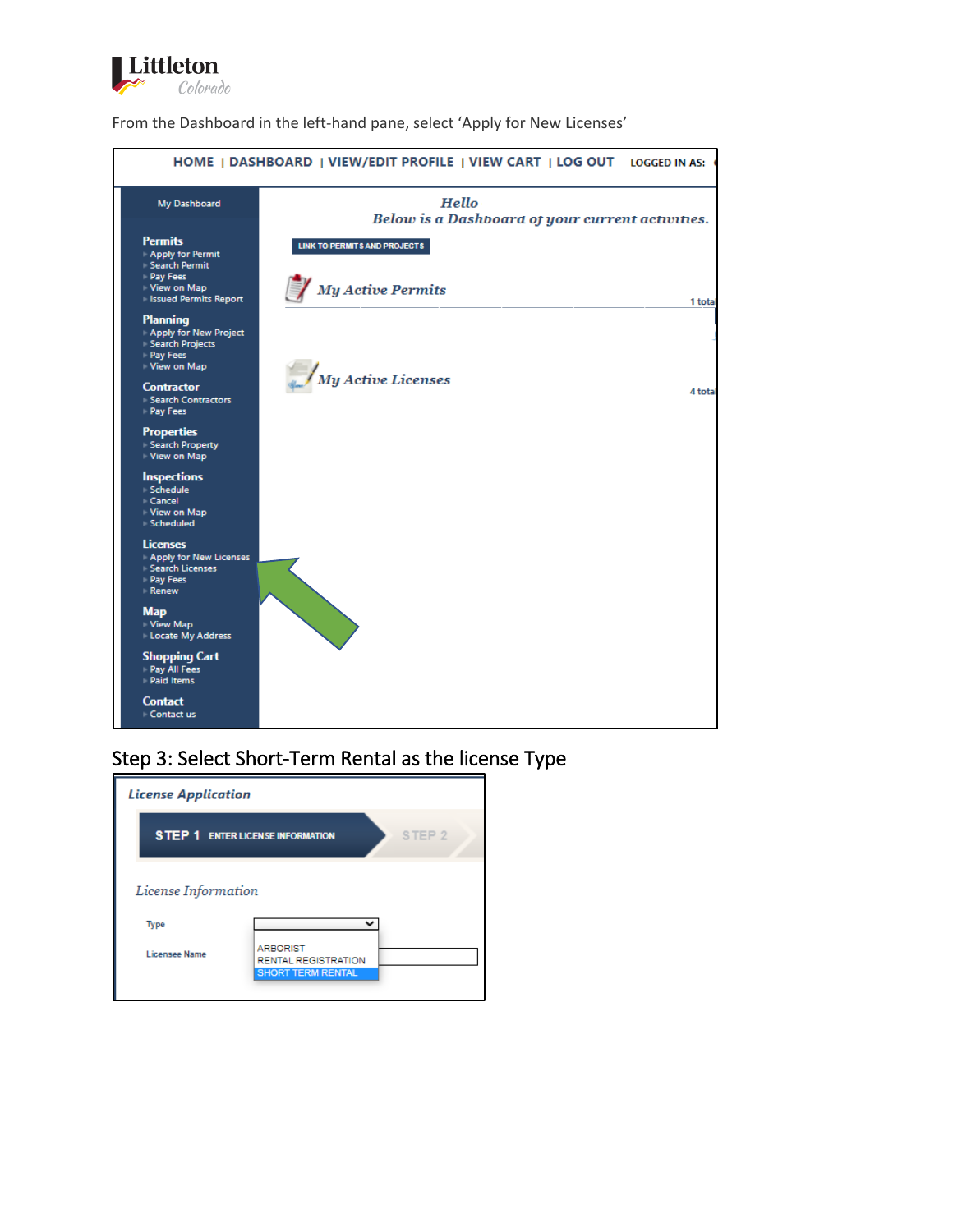

# Step 4: Choose Sub Type if address is primary address



## Step 5: Enter Licensee name

**Note Instructions with link to [Short-Term Rental \(STR\) License information page](https://www.littletongov.org/city-services/permits-licenses/short-term-rental-str-license)**

| <b>License Application</b>                                                                      |                                                                                                                                                                                               |  |
|-------------------------------------------------------------------------------------------------|-----------------------------------------------------------------------------------------------------------------------------------------------------------------------------------------------|--|
| <b>STEP 1 ENTER LICENSE INFORMATION</b>                                                         | STEP <sub>2</sub>                                                                                                                                                                             |  |
| License Information                                                                             |                                                                                                                                                                                               |  |
| <b>Type</b>                                                                                     | SHORT TERM RENTAL                                                                                                                                                                             |  |
| SubType                                                                                         | PRIMARY RENTAL LICENSE<br>v                                                                                                                                                                   |  |
| <b>Licensee Name</b>                                                                            |                                                                                                                                                                                               |  |
|                                                                                                 |                                                                                                                                                                                               |  |
| Additional Information                                                                          |                                                                                                                                                                                               |  |
| <b>INSTRUCTIONS</b>                                                                             |                                                                                                                                                                                               |  |
| <b>Short Term Rental:</b><br>licenses/short-term-rental-str-license<br><b>Tool Tips:</b><br>for | https://www.littletongov.org/city-services/permits-<br>Hover your mouse over the question mark<br>(tool tip) next to the field for guidance<br>regarding the specific information being asked |  |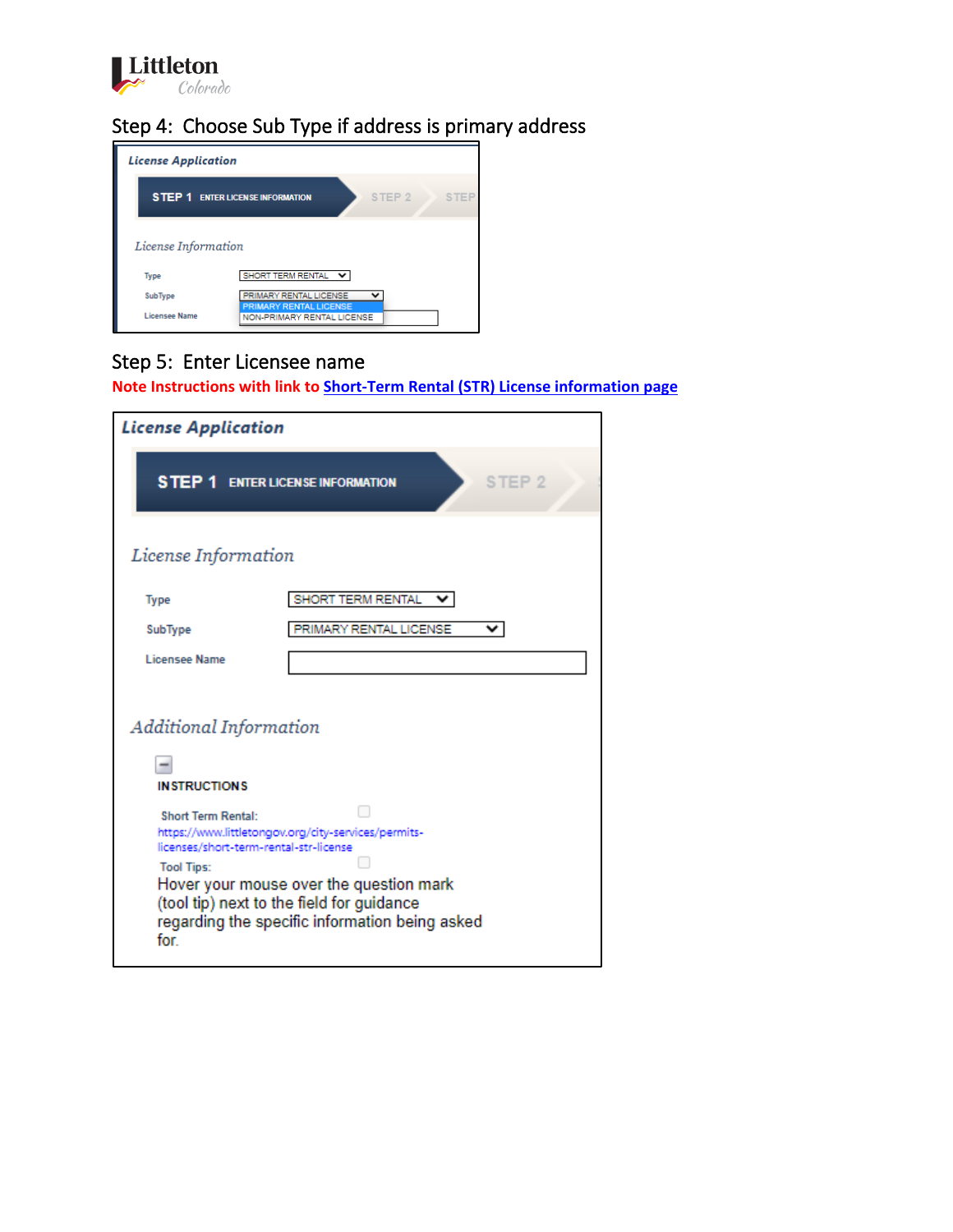

#### Step 6: Provide business information

**Hover your mouse over the question mark (tool tip) next to the field for guidance regarding the specific information being asked for.**

| <b>BUSI</b>                                      |   |
|--------------------------------------------------|---|
| siness As:                                       |   |
| *Reason for Filing:                              | v |
| Federal Employer Tax ID:                         |   |
| <b>Colorado Sales Tax Account ID:</b>            |   |
| Littleton Sales Use Tax Account ID:              |   |
| *Business Type:                                  |   |
| *Ownership Type:                                 |   |
| <b>List All Websites Being Advertised</b><br>On: |   |
| *Requested Tax Reporting Frequency:              |   |
| *Lease or Own Property:                          |   |

#### Step 7: Attach all documents

**The following documents are REQUIRED at the time of application. Please use the upload button below to attach the documents to your application.** 



Click the following links for forms and additional information:

- Property [Inspection Checklist](https://www.littletongov.org/Home/ShowDocument?id=26667)
- [Good Neighbor Handout](https://www.littletongov.org/Home/ShowDocument?id=26665)
- [Short-Term Rental Ordinance](https://codelibrary.amlegal.com/codes/littletonco/latest/littleton_co/0-0-0-18057) for ordinance information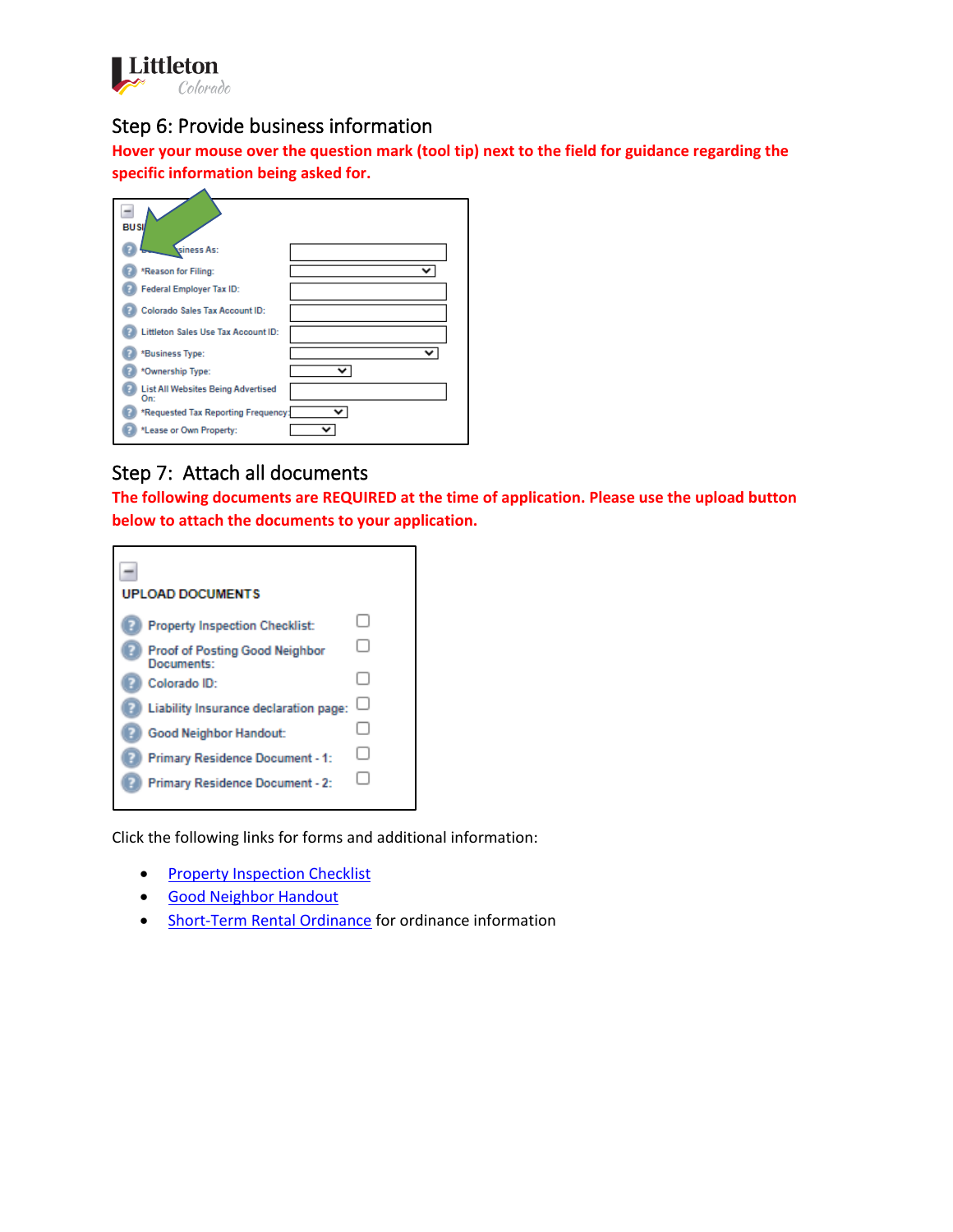

#### Read and agree to Legal Agreement

By submitting this application, you are implicitly attesting to the following paragraph:

I agree to submit this application electronically. Under penalties of perjury, I declare that I have examined this Application and it is true and correct to the best of my knowledge and belief. I understand this document is subject to disclosure under the Colorado Open Records Act. I understand that an electronic signature has the same legal effect as a written signature. By typing my name above, I am electronically signing my application.

| <b>EGAL AGREEMENT</b>                                                                                                                                                                                                                                                                                                                                                                                                                                                                    |
|------------------------------------------------------------------------------------------------------------------------------------------------------------------------------------------------------------------------------------------------------------------------------------------------------------------------------------------------------------------------------------------------------------------------------------------------------------------------------------------|
| I agree to the terms:<br>By submitting this application, you are<br>implicitly attesting to the following paragraph:                                                                                                                                                                                                                                                                                                                                                                     |
| I agree to submit this application<br>electronically. Under penalties of perjury, I<br>declare that I have examined this Application<br>and it is true and correct to the best of my<br>knowledge and belief. I understand this<br>document is subject to disclosure under the<br>Colorado Open Records Act. I understand<br>that an electronic signature has the same<br>legal effect as a written signature. By typing<br>my name above I am electronically signing my<br>application. |

Attach all documents on the above checklist, then click 'NEXT STEP' at the bottom of the page

| <b>Attachments</b> |               |                  |
|--------------------|---------------|------------------|
| Filename           |               | Select           |
| <b>Description</b> |               |                  |
| <b>UPLOAD</b>      |               |                  |
|                    |               |                  |
|                    |               |                  |
|                    | <b>CANCEL</b> | <b>NEXT STEP</b> |
|                    |               |                  |

#### Step 8: Provide all address and contact information

- License Address information
- Mailing Address
- Applicant Information
- Owner Information
- Emergency Information
- Local Responsible Party Information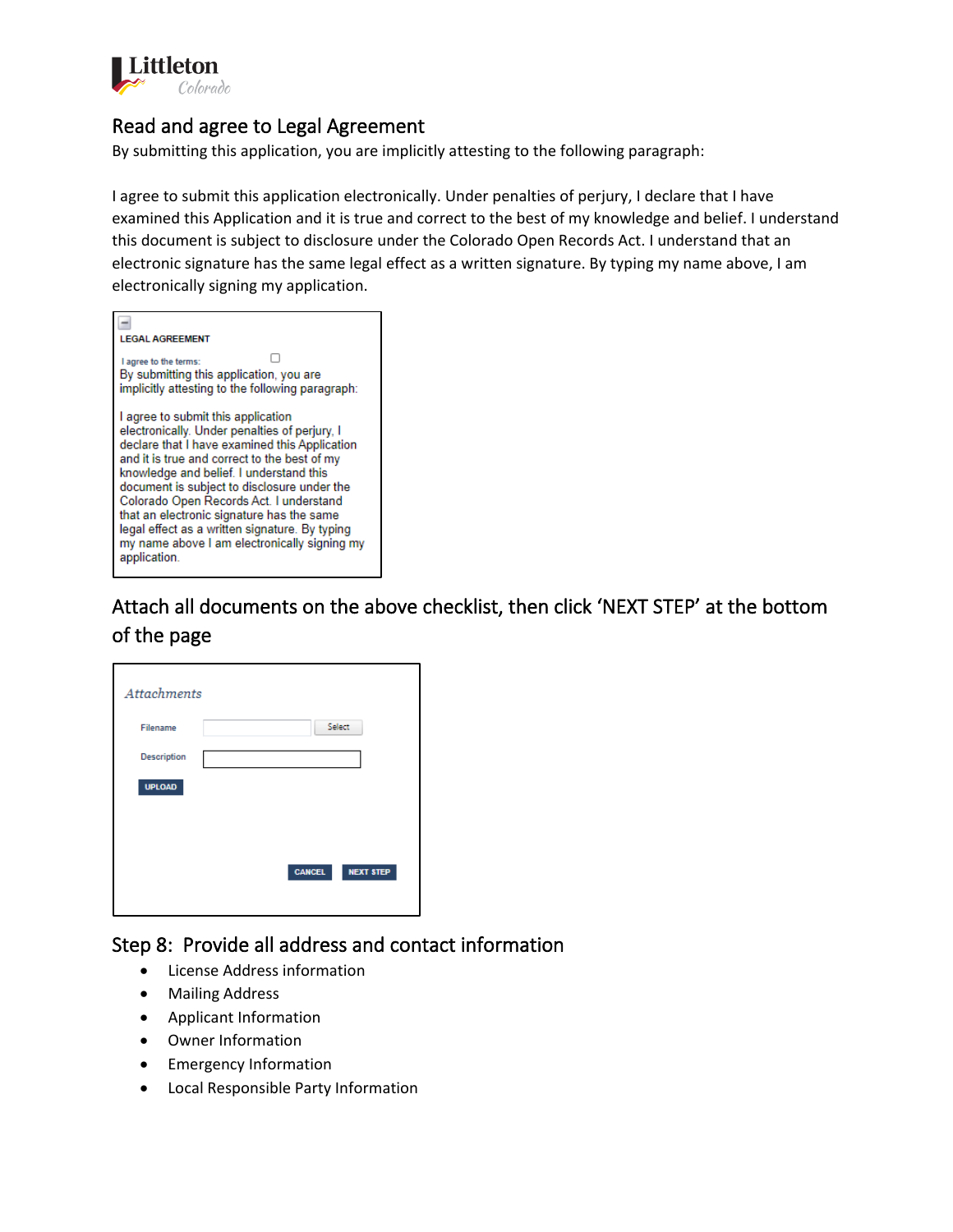

**\*\*Note\*\*** If you have issues finding the property address when searching, you can search for the Assessor ID on [the](https://gis.arapahoegov.com/ArapaMAP/) **[Arapahoe County](https://gis.arapahoegov.com/ArapaMAP/) Map** 



• Back in eTRAKiT, change the drop down from Address to Parcel and enter the Parcel ID obtained from above steps.



If you are still having trouble, click on **Not Listed**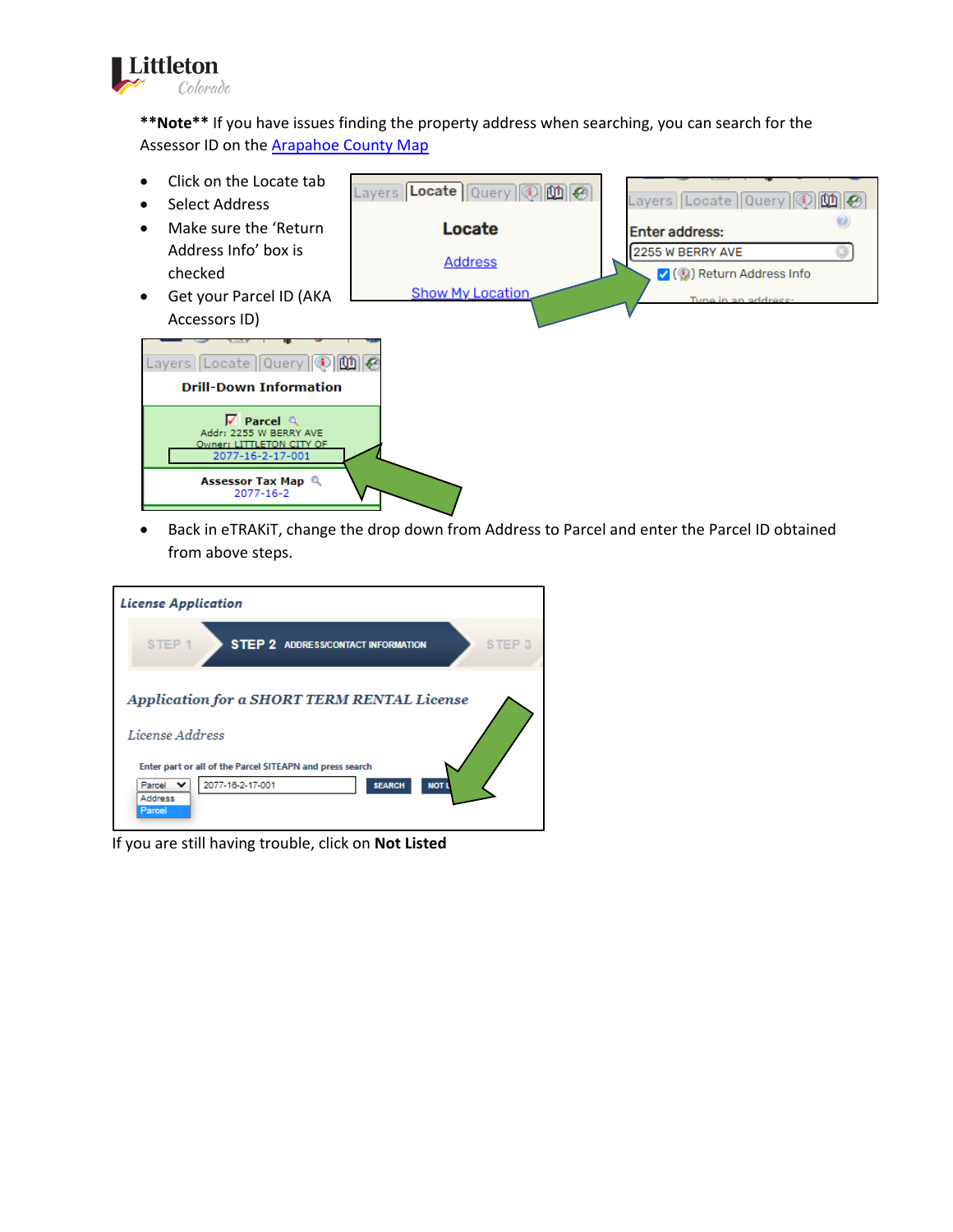**License Application** STEP 1 STEP 2 ADDRESS/CONTACT INFORMATION STEP 3 Application for a SHORT TERM RENTAL License License Address Enter part or all of the Parcel SITEAPN and press search Parcel V<br>Address<br>Parcel 2077-16-2-17-001 SEARCH NOT LISTED



Littleton

| <b>License Application</b> |                                             |               |
|----------------------------|---------------------------------------------|---------------|
| STEP <sub>1</sub>          | <b>STEP 2 ADDRESS/CONTACT INFORMATION</b>   | STEP 3 STEP 4 |
|                            | Application for a SHORT TERM RENTAL License |               |
| License Address            |                                             |               |
|                            |                                             |               |
| Address Lookup             |                                             |               |
| <b>Street Number</b>       | City                                        |               |
| <b>Street Name</b>         | <b>State</b>                                |               |
| Suite                      | Zip                                         |               |
| <b>Print Name As</b>       |                                             |               |
| <b>Email Address</b>       |                                             |               |
| Phone                      | $\sim$ $\sim$                               |               |
| Fax                        | $1 - 1$                                     |               |
| Emergency                  | $(1 - 5)$                                   |               |
|                            |                                             |               |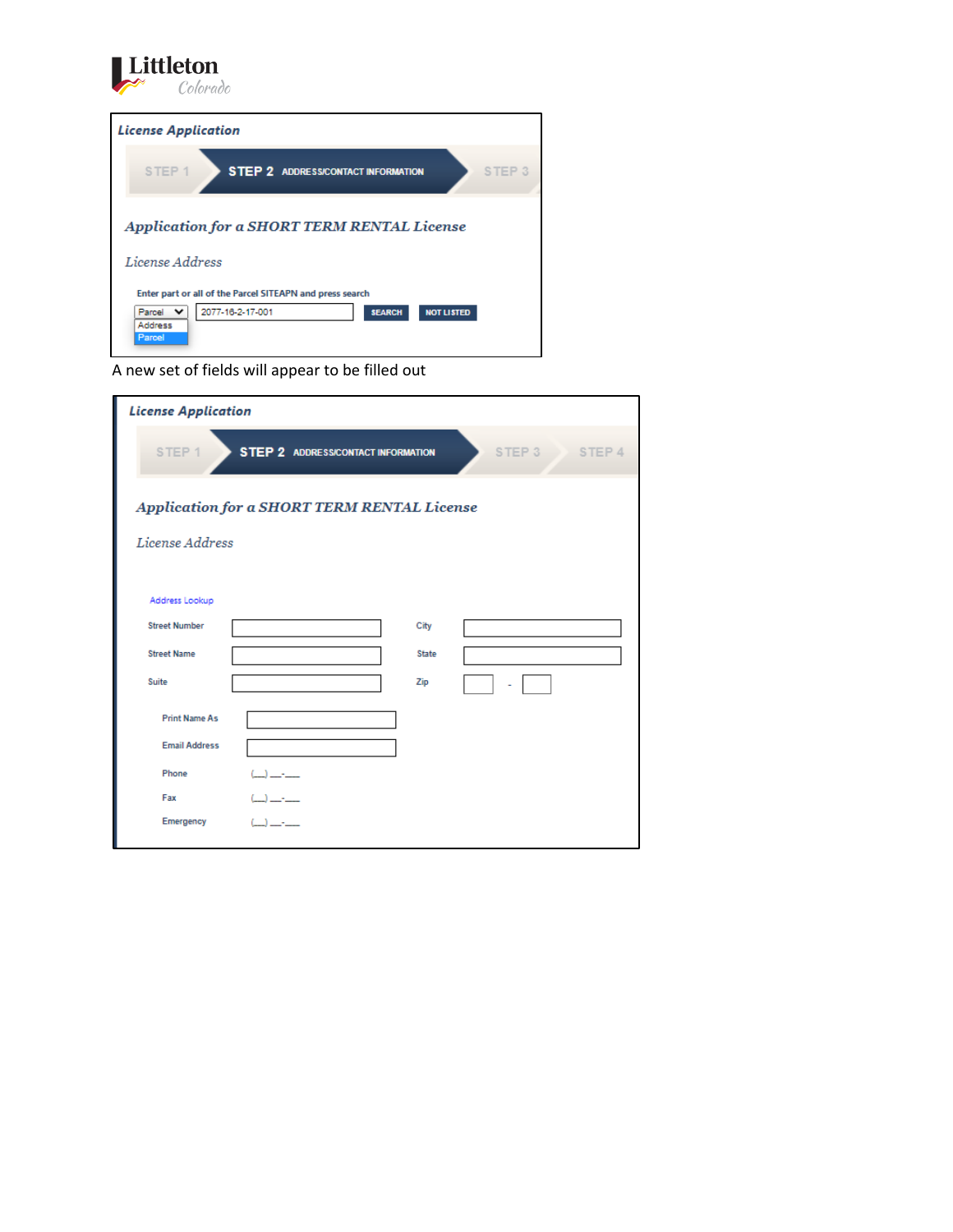

### Enter all additional contact information

- Mailing address
- Applicant Information
- Owner Information
- Other Owner's Information
- Local Responsible Party Information
- License Or Tax Contact Information
- Emergency Information

| <b>License Application</b>                                         |                                                                                                                                                                                                                                                                                                                                                                          |
|--------------------------------------------------------------------|--------------------------------------------------------------------------------------------------------------------------------------------------------------------------------------------------------------------------------------------------------------------------------------------------------------------------------------------------------------------------|
| <b>STEP 2 ADDRESS/CONTACT INFORMATION</b><br>STEP 1                | STEP 3<br>STEP 4                                                                                                                                                                                                                                                                                                                                                         |
| Application for a SHORT TERM RENTAL License                        |                                                                                                                                                                                                                                                                                                                                                                          |
| License Address                                                    |                                                                                                                                                                                                                                                                                                                                                                          |
| 2255 W BERRY AVE<br>LITTLETON, CO 80165                            |                                                                                                                                                                                                                                                                                                                                                                          |
| Address Lookup                                                     |                                                                                                                                                                                                                                                                                                                                                                          |
| <b>Print Name As</b><br>$\overline{\phantom{a}}$                   |                                                                                                                                                                                                                                                                                                                                                                          |
| <b>Email Address</b>                                               |                                                                                                                                                                                                                                                                                                                                                                          |
| Phone<br>$\left(\frac{1}{2}\right)$ and $\left(\frac{1}{2}\right)$ |                                                                                                                                                                                                                                                                                                                                                                          |
| Fax<br>$\rightarrow$ $\rightarrow$ $\rightarrow$                   |                                                                                                                                                                                                                                                                                                                                                                          |
| Emergency<br>سنتجب لأسبأ                                           |                                                                                                                                                                                                                                                                                                                                                                          |
|                                                                    |                                                                                                                                                                                                                                                                                                                                                                          |
| <b>Mailing Address</b>                                             |                                                                                                                                                                                                                                                                                                                                                                          |
| Same as License Address                                            |                                                                                                                                                                                                                                                                                                                                                                          |
| <b>Street Number</b>                                               | City                                                                                                                                                                                                                                                                                                                                                                     |
| <b>Street Name</b>                                                 | <b>State</b>                                                                                                                                                                                                                                                                                                                                                             |
| Suite                                                              | Zip                                                                                                                                                                                                                                                                                                                                                                      |
|                                                                    |                                                                                                                                                                                                                                                                                                                                                                          |
|                                                                    |                                                                                                                                                                                                                                                                                                                                                                          |
| License Or Tax Contact Information                                 |                                                                                                                                                                                                                                                                                                                                                                          |
| Name                                                               | Phone<br>لمساف                                                                                                                                                                                                                                                                                                                                                           |
| <b>Address</b>                                                     | <b>Email Address</b>                                                                                                                                                                                                                                                                                                                                                     |
| City                                                               |                                                                                                                                                                                                                                                                                                                                                                          |
| <b>State</b>                                                       | Zip<br><b>CLEAR</b>                                                                                                                                                                                                                                                                                                                                                      |
|                                                                    |                                                                                                                                                                                                                                                                                                                                                                          |
| <b>Emergency Information</b>                                       |                                                                                                                                                                                                                                                                                                                                                                          |
| Name                                                               | Phone<br>$\left(\begin{array}{c} \rule{0.2cm}{1.1cm} \rule{0.2cm}{1.1cm} \rule{0.2cm}{1.1cm} \rule{0.2cm}{1.1cm} \rule{0.2cm}{1.1cm} \rule{0.2cm}{1.1cm} \rule{0.2cm}{1.1cm} \rule{0.2cm}{1.1cm} \rule{0.2cm}{1.1cm} \rule{0.2cm}{1.1cm} \rule{0.2cm}{1.1cm} \rule{0.2cm}{1.1cm} \rule{0.2cm}{1.1cm} \rule{0.2cm}{1.1cm} \rule{0.2cm}{1.1cm} \rule{0.2cm}{1.1cm} \rule{$ |
| <b>Address</b>                                                     | <b>Email Address</b>                                                                                                                                                                                                                                                                                                                                                     |
| City                                                               |                                                                                                                                                                                                                                                                                                                                                                          |
| <b>State</b>                                                       | Zip                                                                                                                                                                                                                                                                                                                                                                      |
|                                                                    | <b>CLEAR</b>                                                                                                                                                                                                                                                                                                                                                             |
| <b>PREVIOUS STEP</b><br><b>CANCEL</b>                              | <b>NEXT STEP</b>                                                                                                                                                                                                                                                                                                                                                         |
|                                                                    |                                                                                                                                                                                                                                                                                                                                                                          |

Then click 'NEXT STEP'